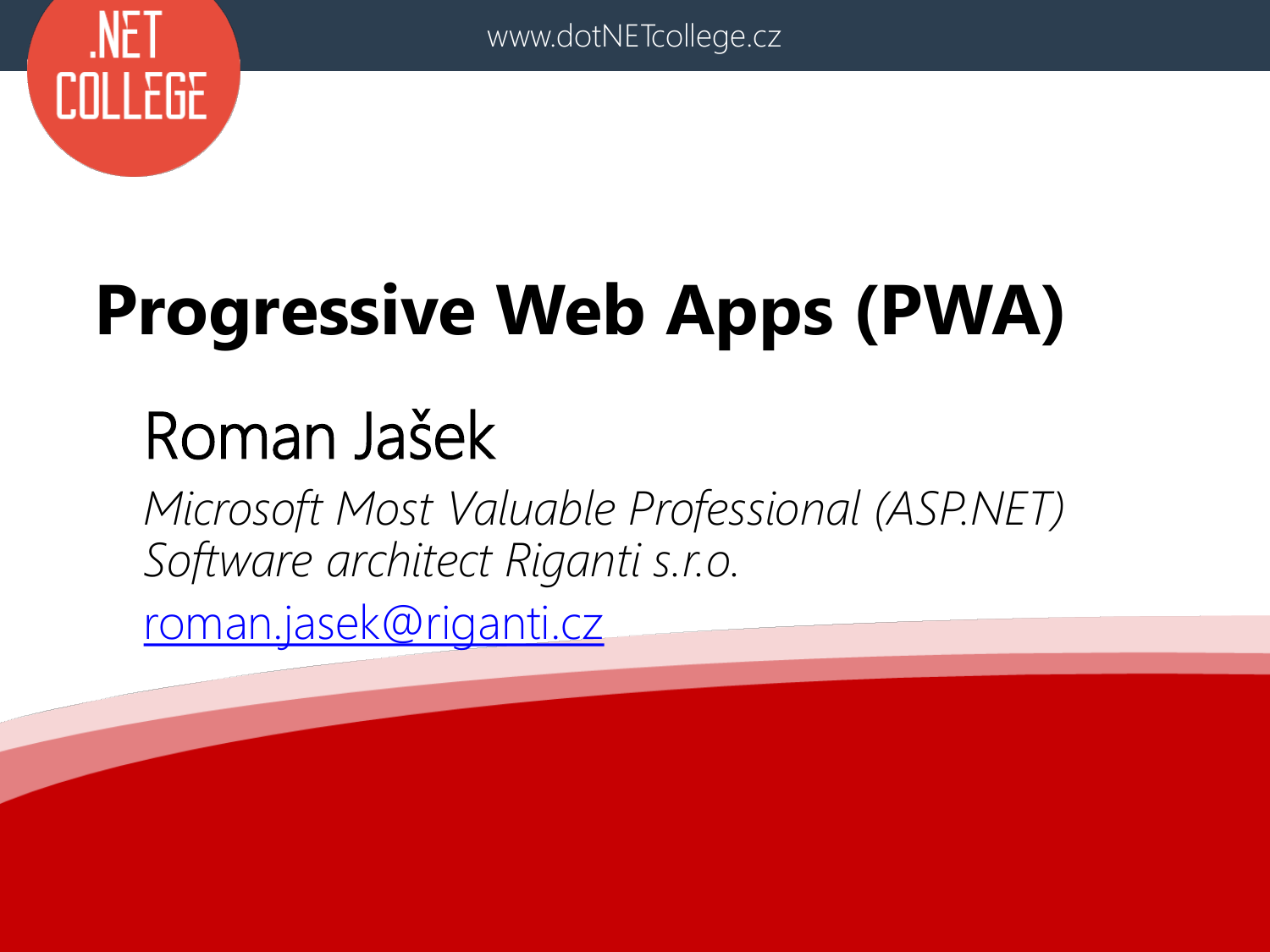#### Progressive Web Apps

- Native experience
- Easy installation
- Faster service
- Native device features
- Updates without Store
- Discoverability

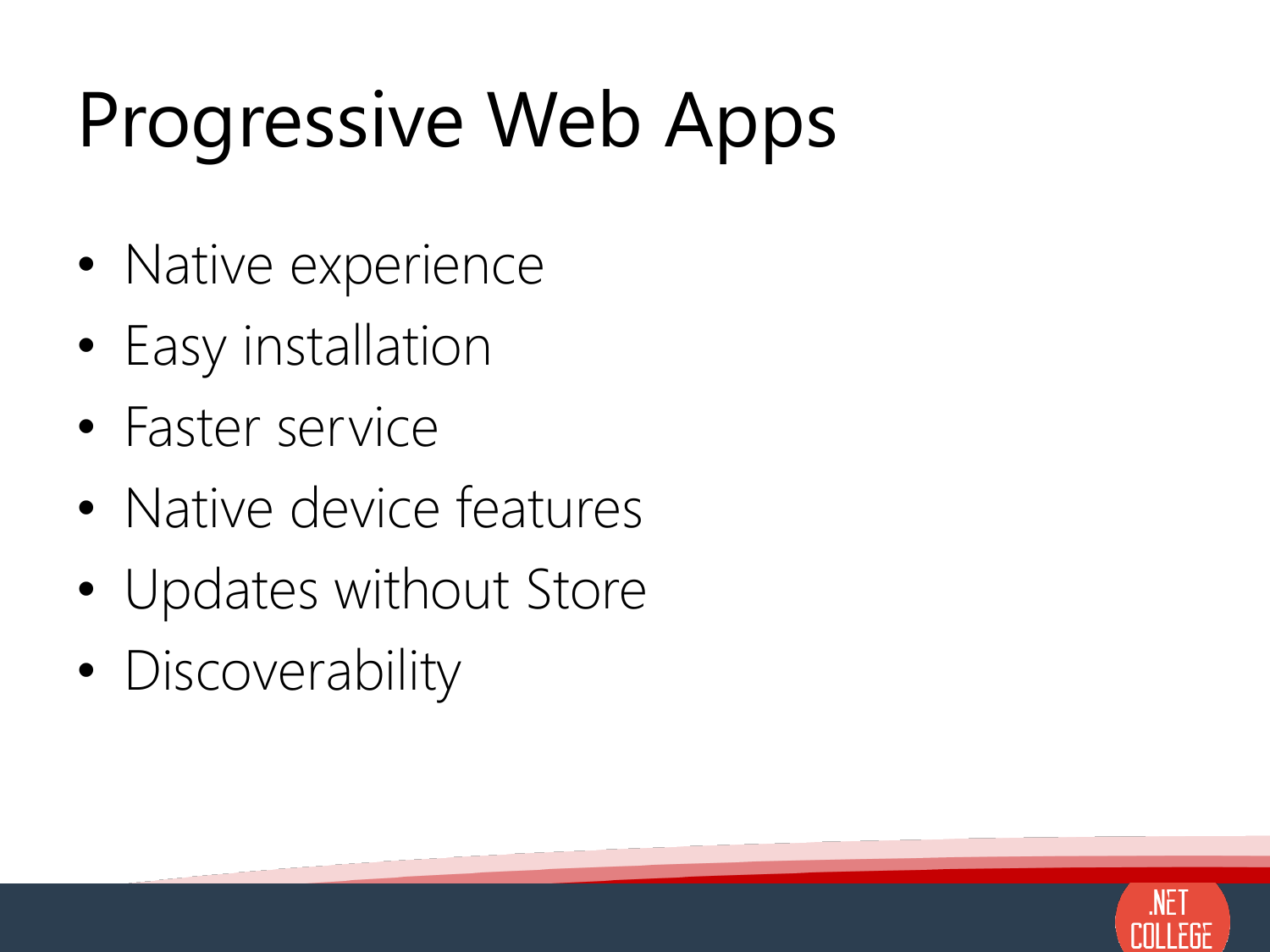# Web App Manifest

- Metadata of your application
- < link rel="manifest" href="/manifest.json">
- Properties
	- short\_name and/or name
	- icons
	- start\_url
	- background\_color
	- theme\_color
	- display
	- orientation
	- scope
	- lang

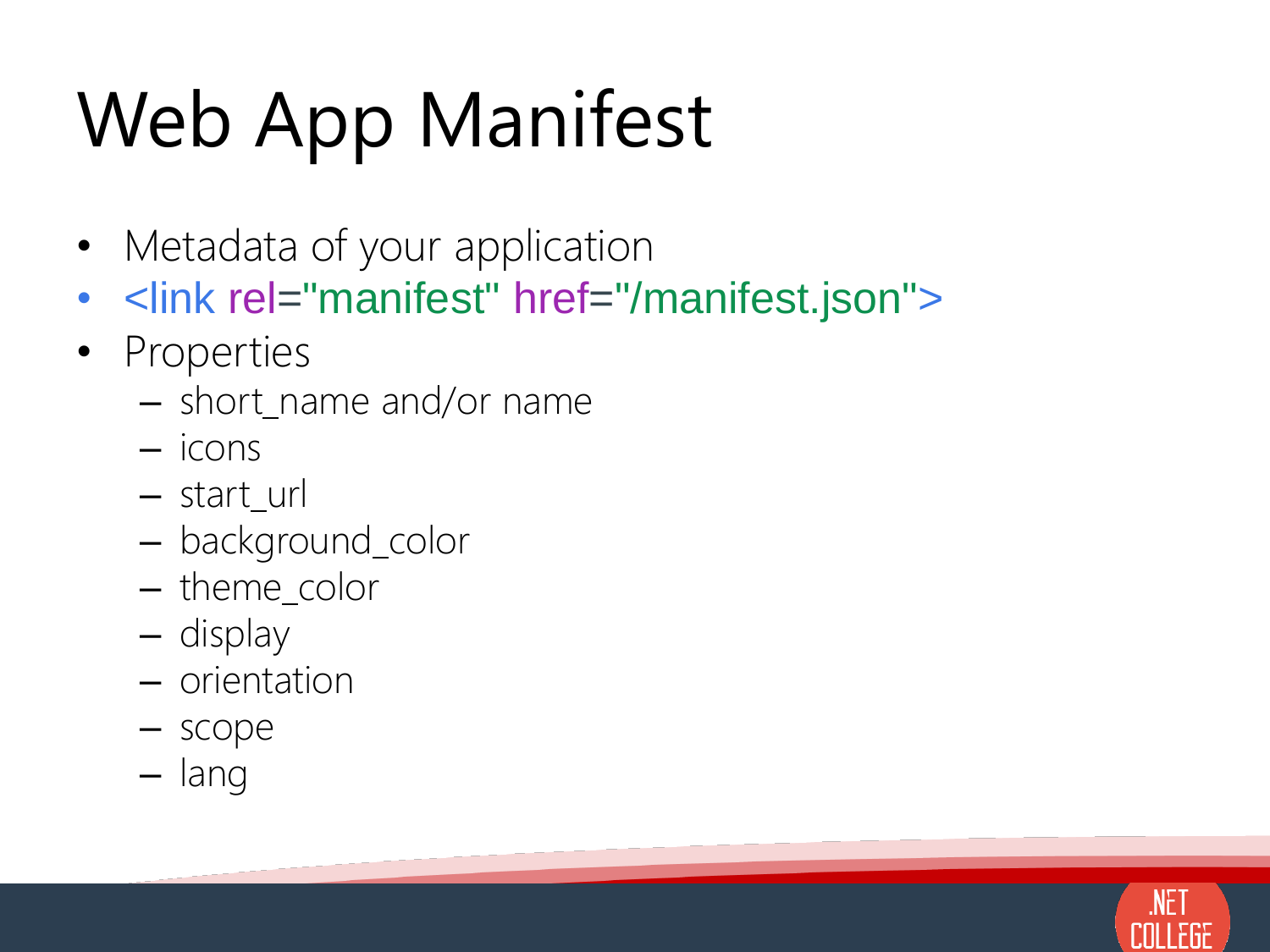#### Service Worker

- Separate script from web
- Runs in background
- Interferes requests



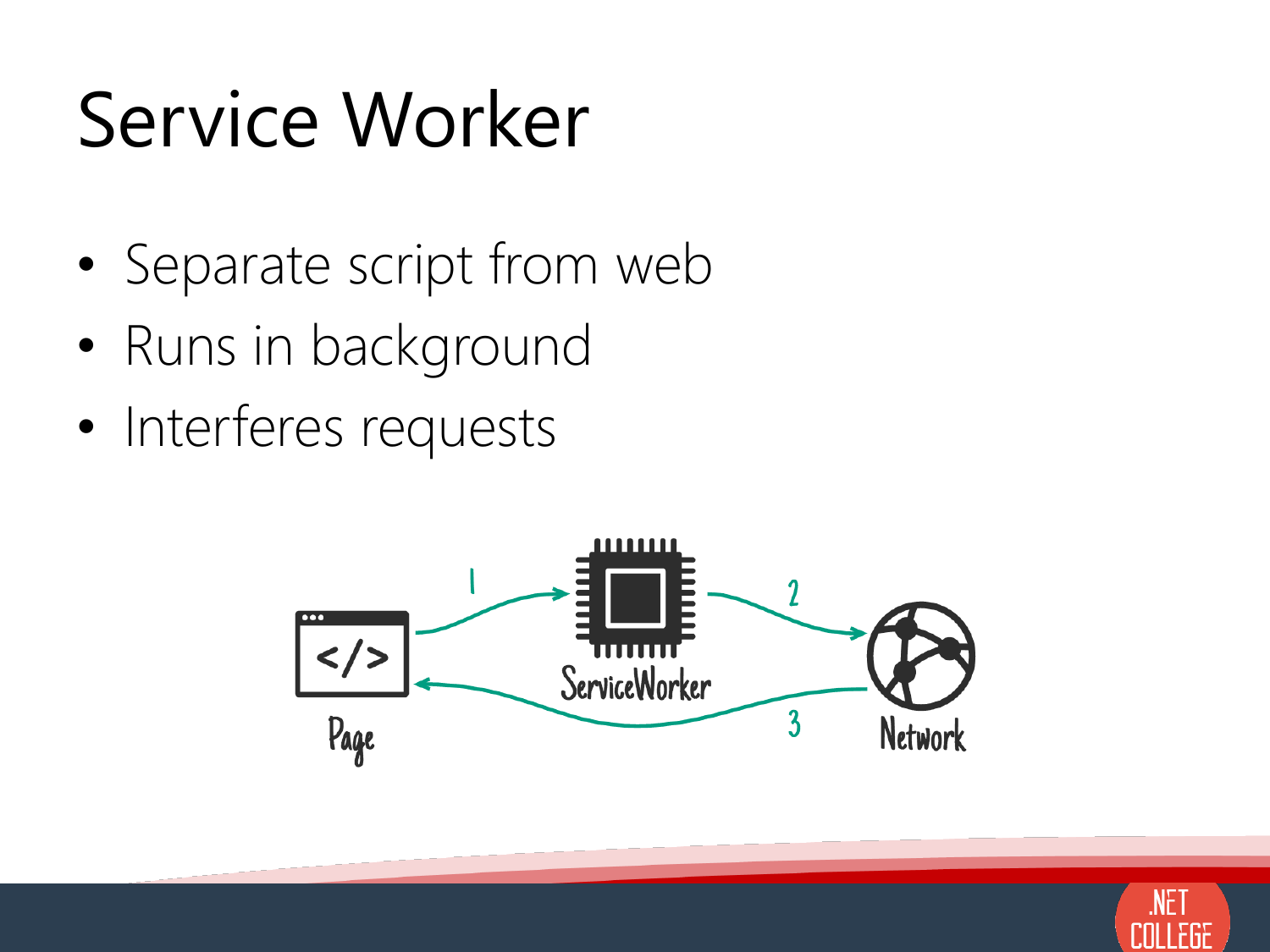#### Service Worker

- Caching
- Background sync
- Push notifications
- Cannot access DOM
- Reacts to events
- You need HTTPS

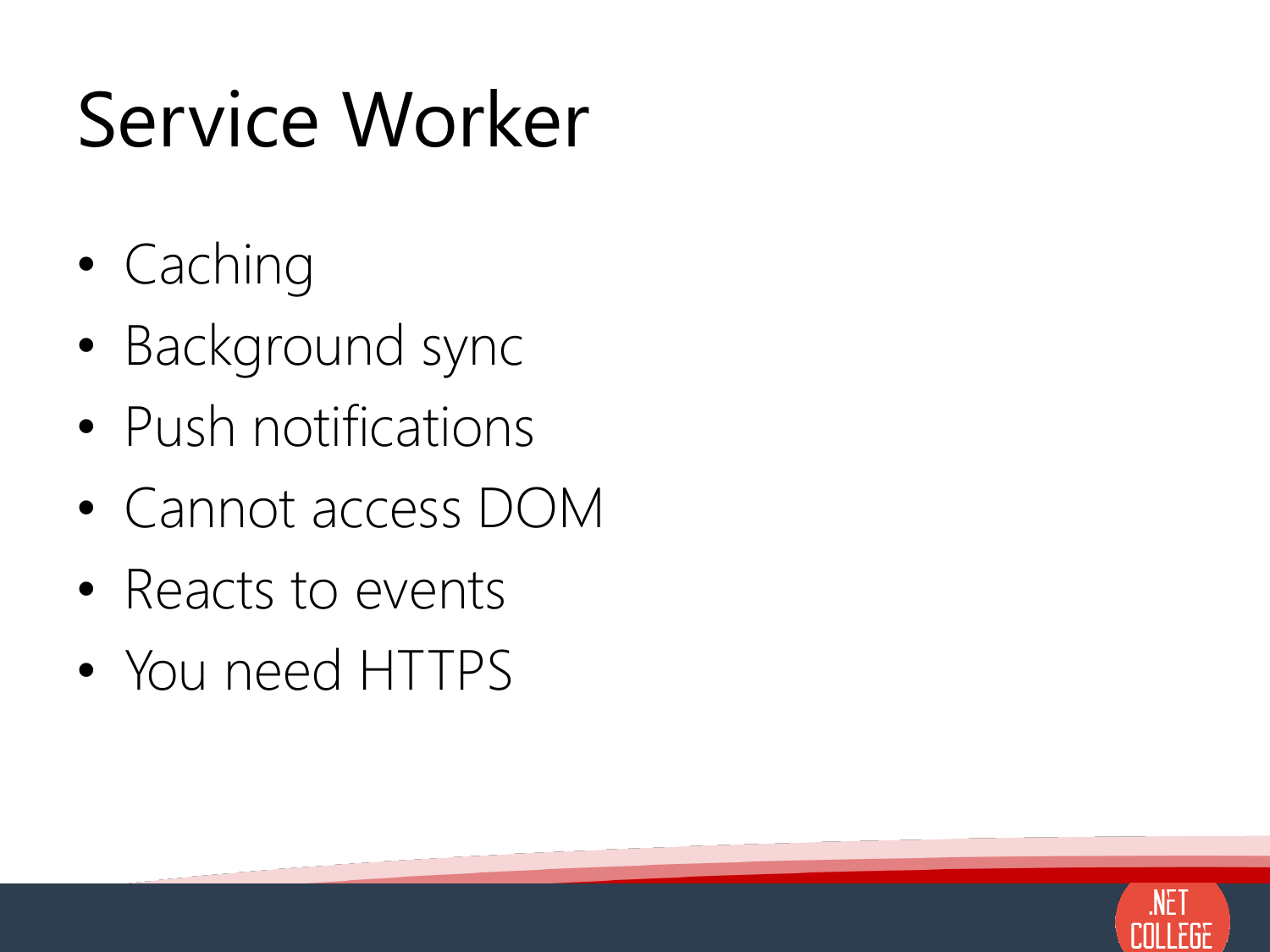### Service Worker registration

- Check if service worker is supported if ("serviceWorker" in navigator)
- Check if service worker is already registered if (navigator.serviceWorker.controller)

#### • Register navigator.serviceWorker .register("pwabuilder-sw.js", { scope: "./"  $\})$ ;

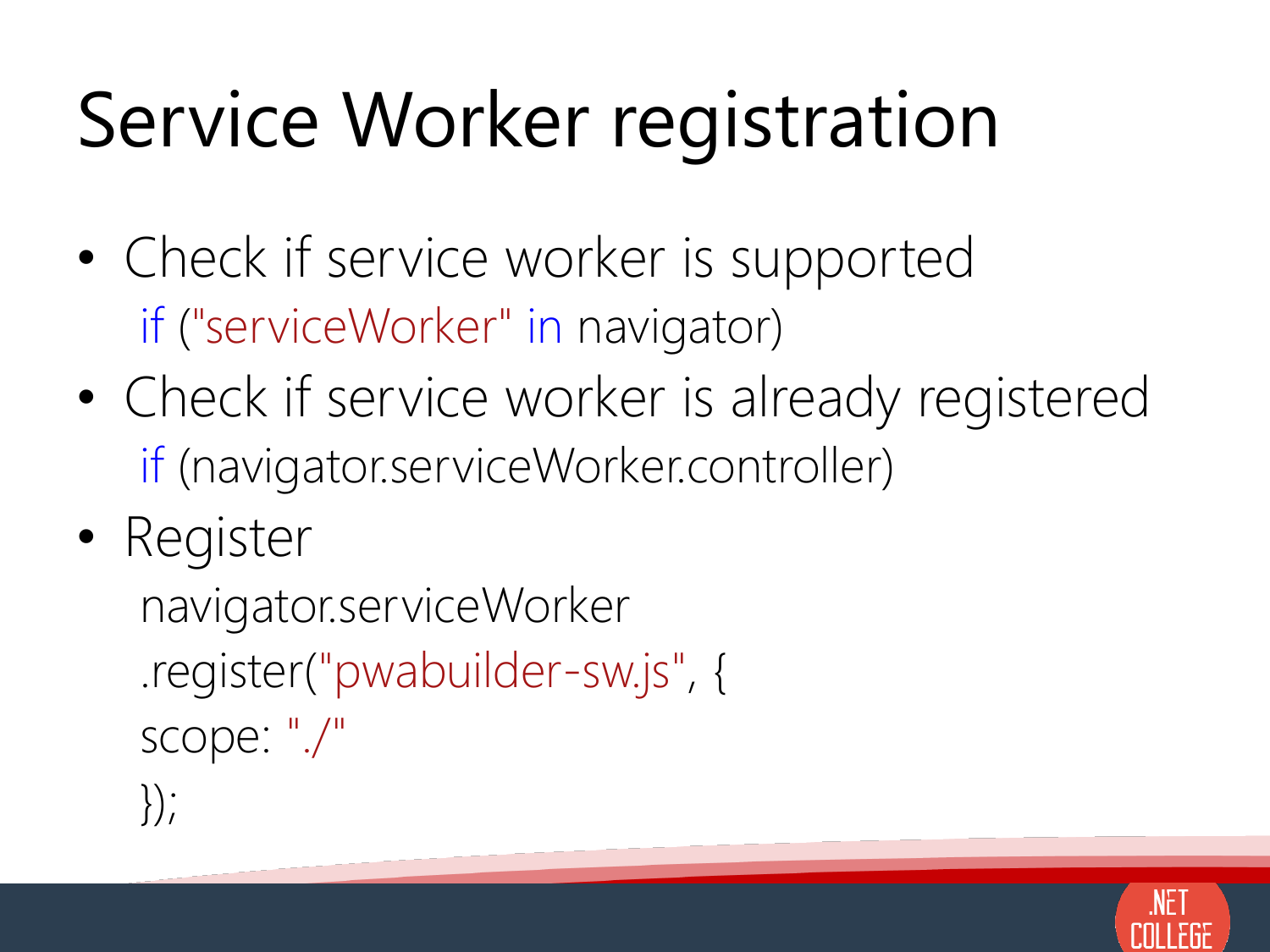# Service Worker Lifecycle

- Installing – Cache static assets
- Activated – Manage old caches
- Idle
- Fetch/Message – Process request



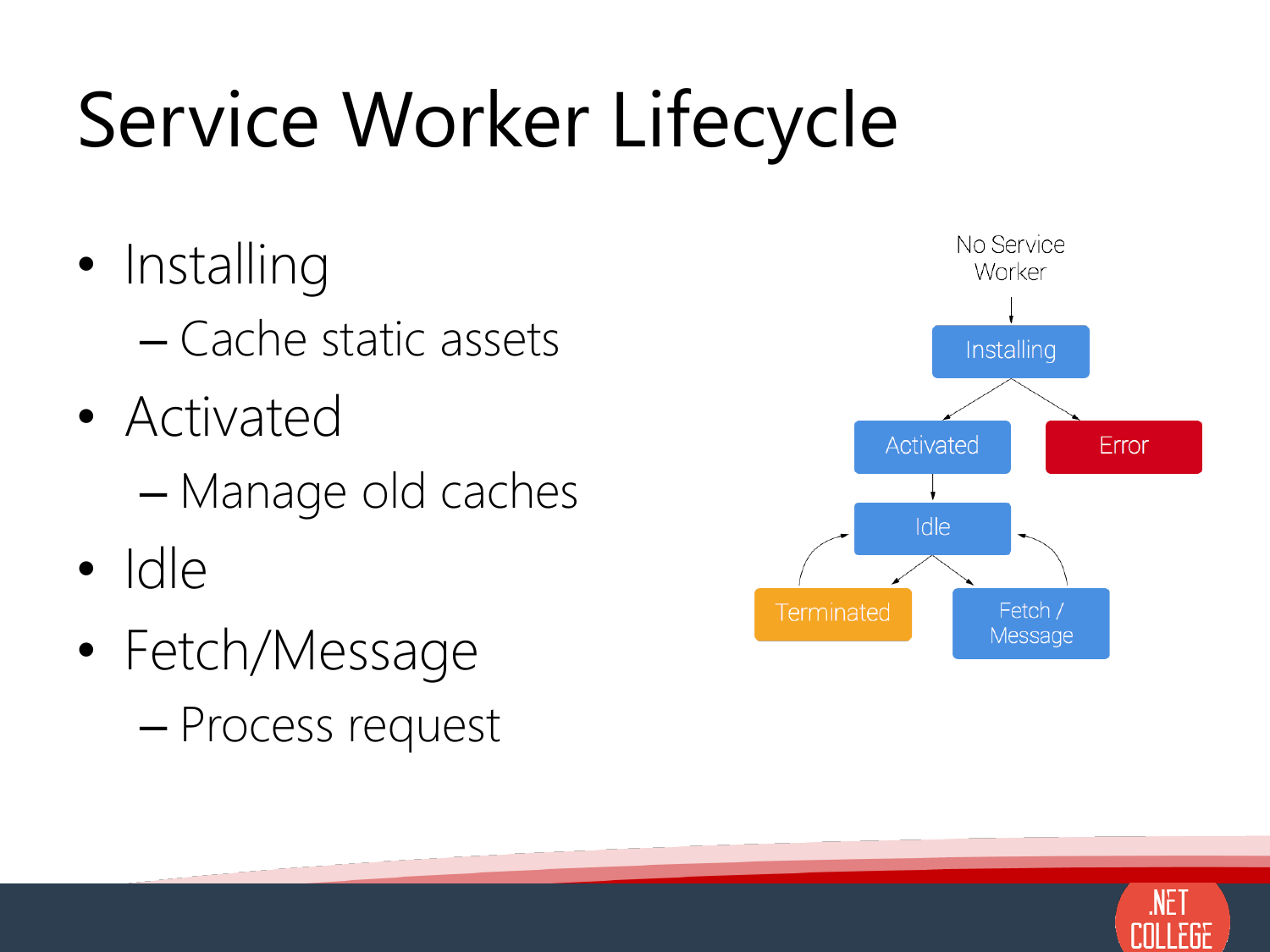#### Caching strategies





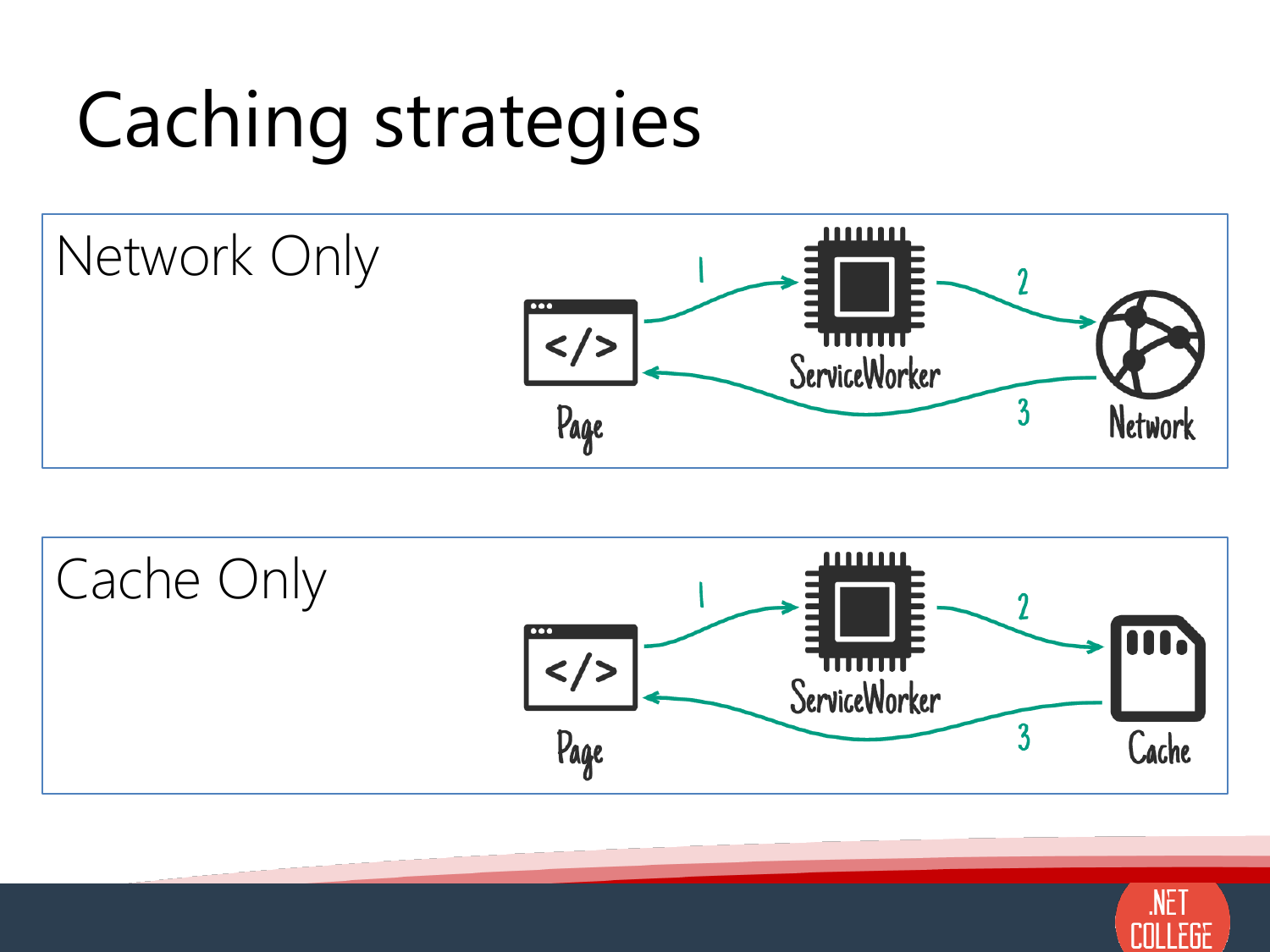#### Caching strategies



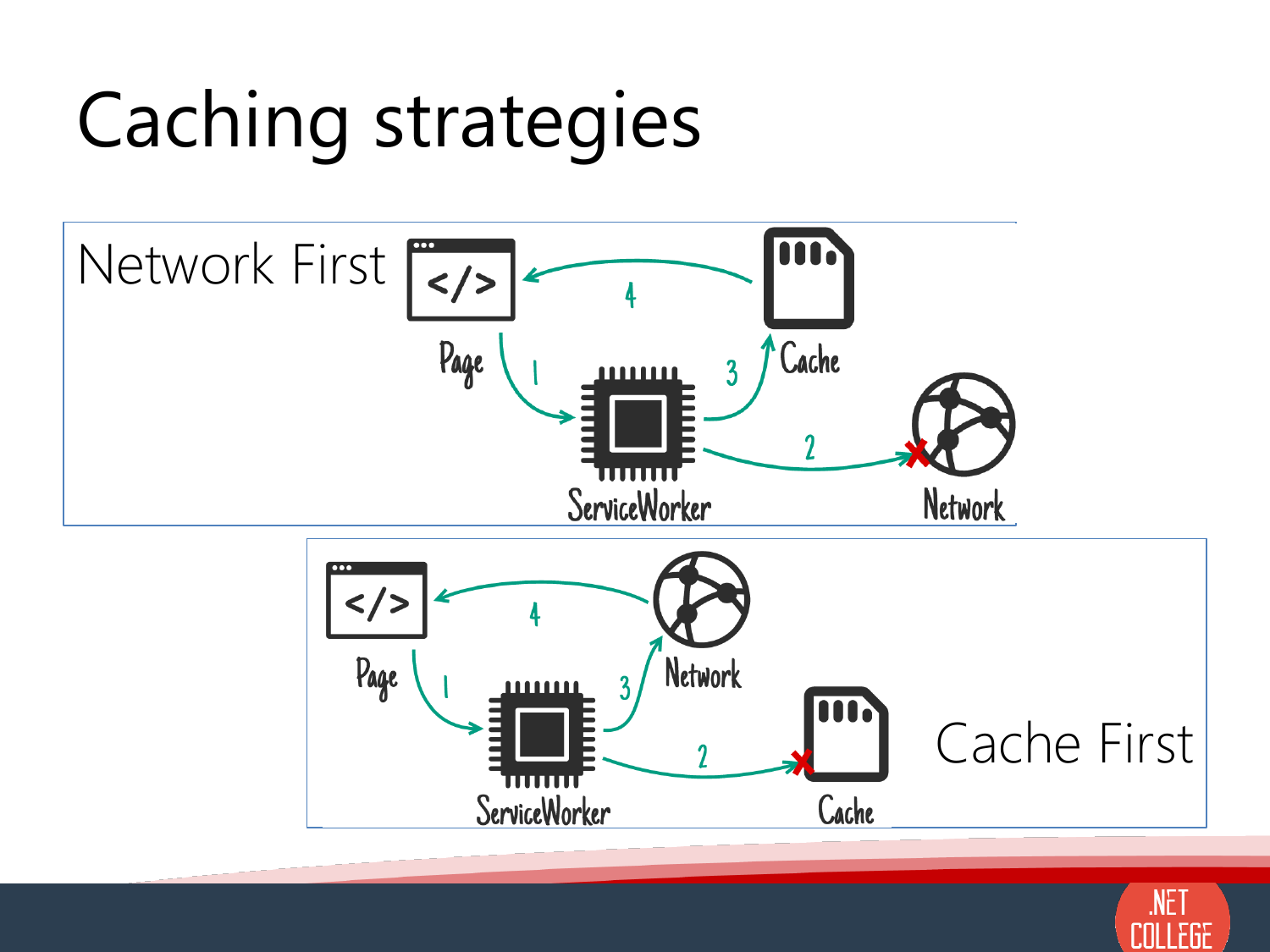# Caching Strategies

Stale-While-Revalidate



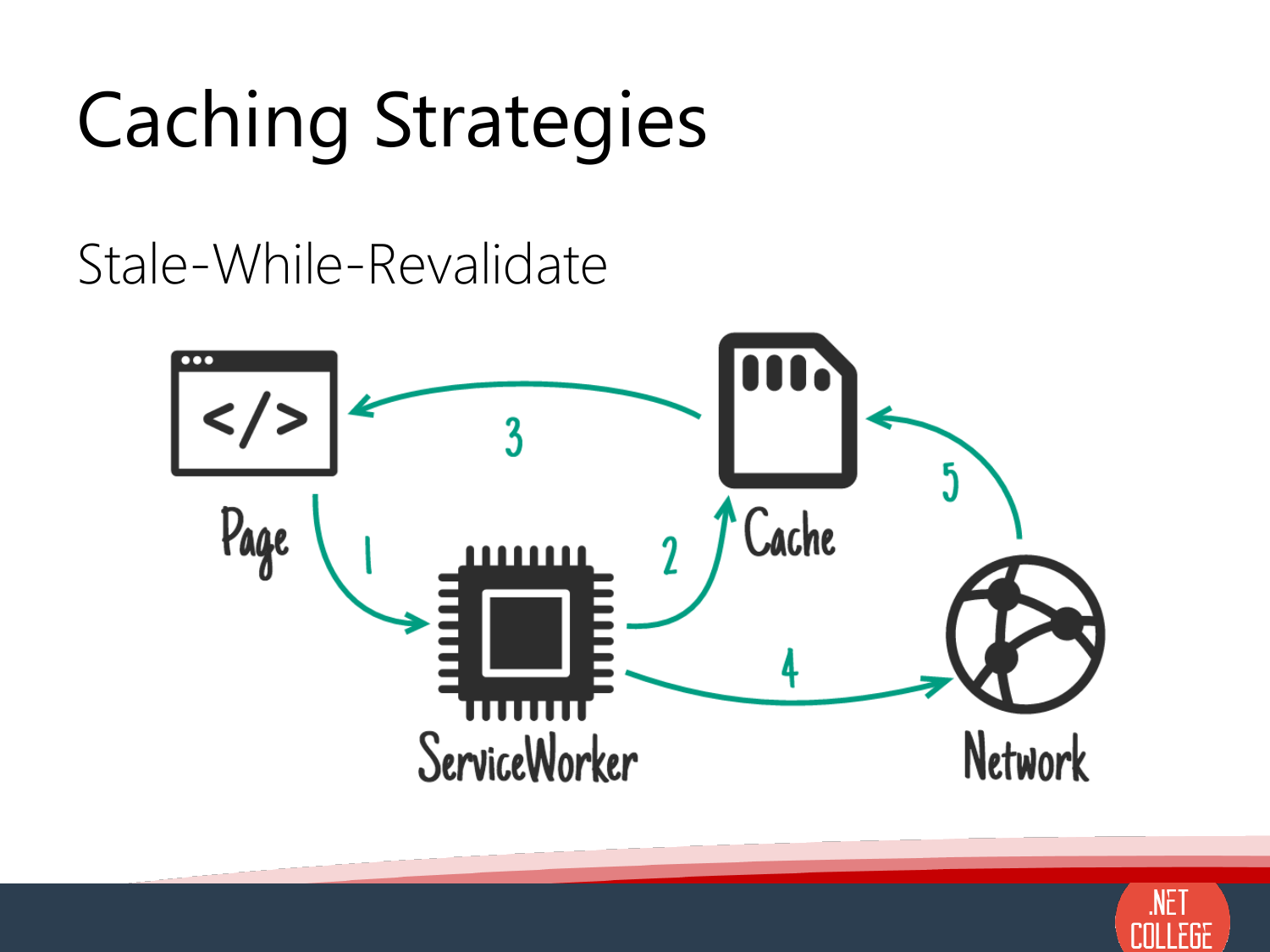#### Storage – Web & Service Worker

- Cookies
- Local Storage
- Session Storage
- Web SQL
- Cache Storage
- IndexedDB

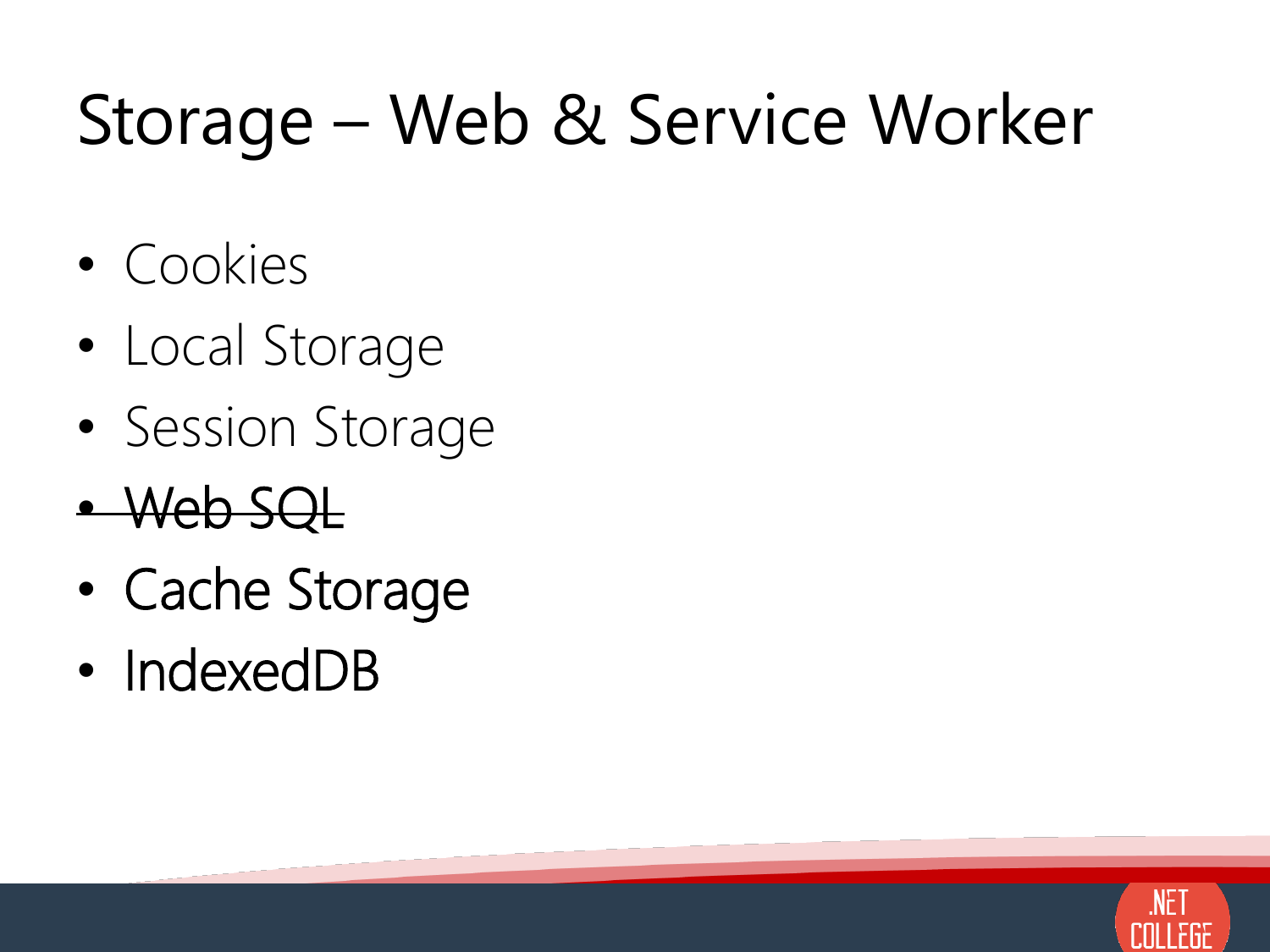### Chrome Developer Tools

- Application
	- Manifest
	- Service Workers
	- Storage
- Audits
	- Progressive Web App

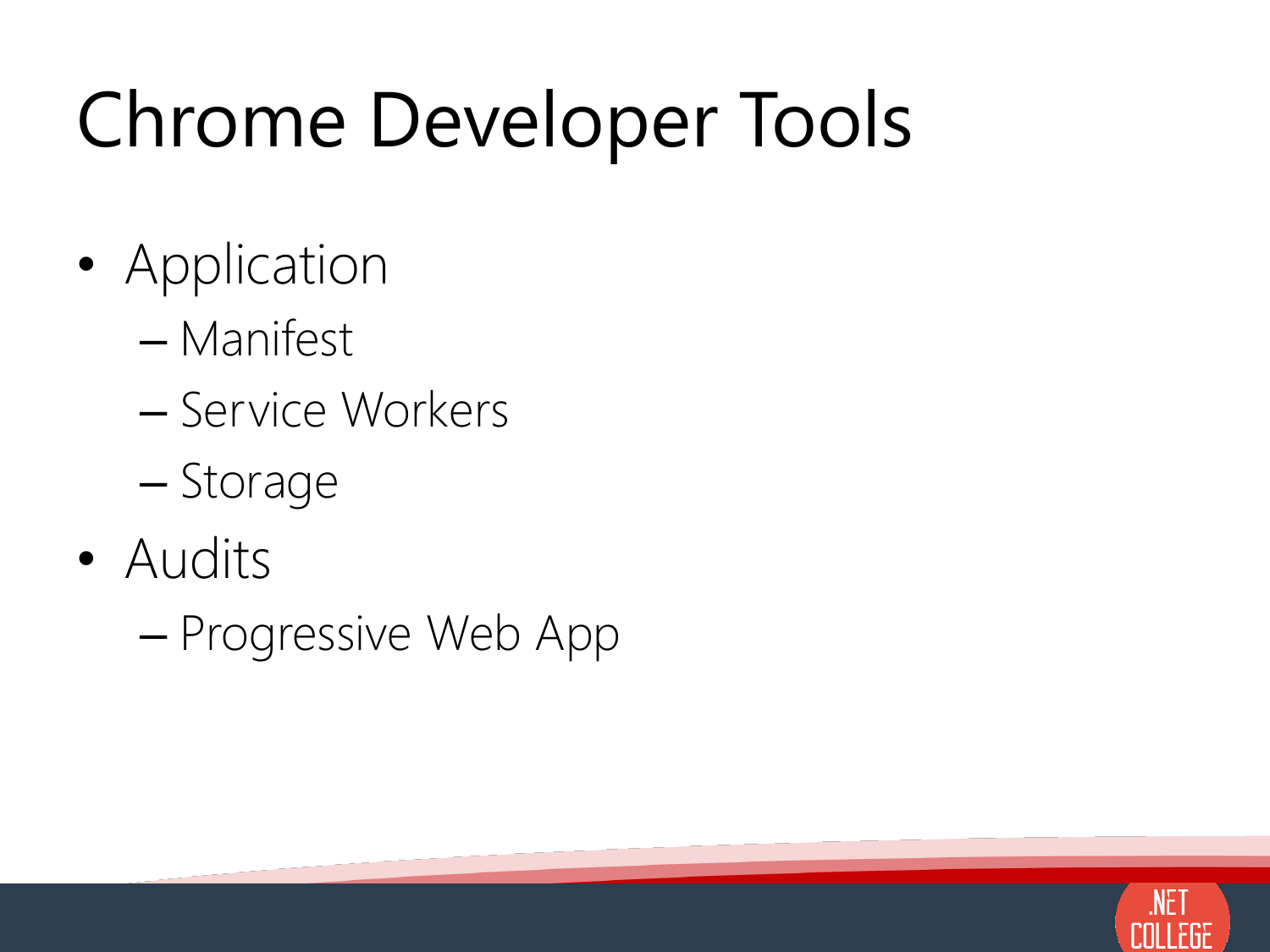#### PWA Builder

- Helper tool for PWAs from Microsoft
- Checks manifest
- Checks service worker
- Checks security
- Download predefined service workers
- Generate applications for Android and iOS
- Snippets for features:
	- Geolocation

– …

- Installation button
- [https://www.pwabuilder.com](https://www.pwabuilder.com/)

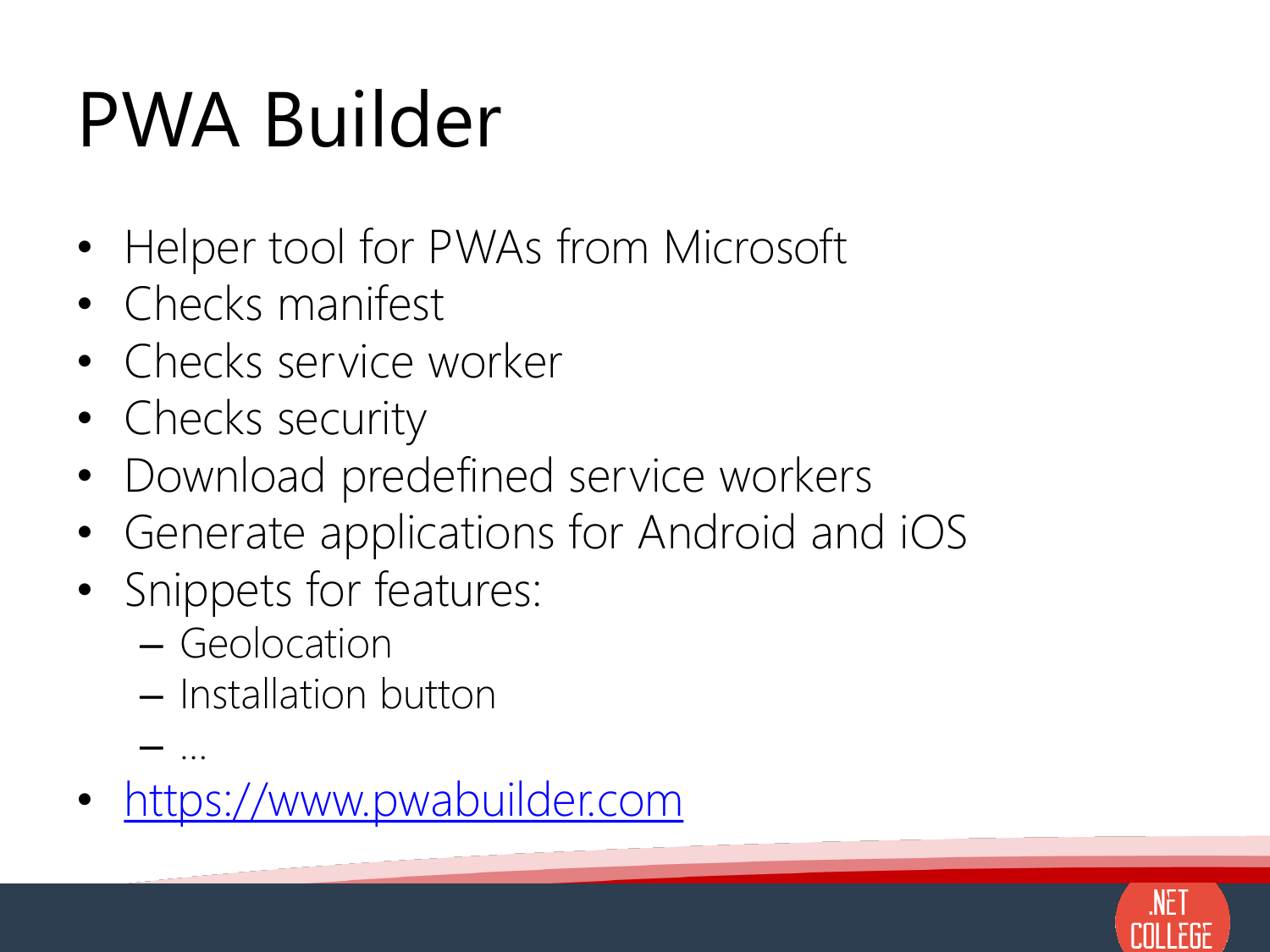#### Trusted Web Activities – TWA

- Android only
- The app and web are from the same developer
- Digital Asset Links file
- Rendered in user's browser
- Fullscreen
- [https://developers.google.com/web/updates/20](https://developers.google.com/web/updates/2019/02/using-twa) 19/02/using-twa

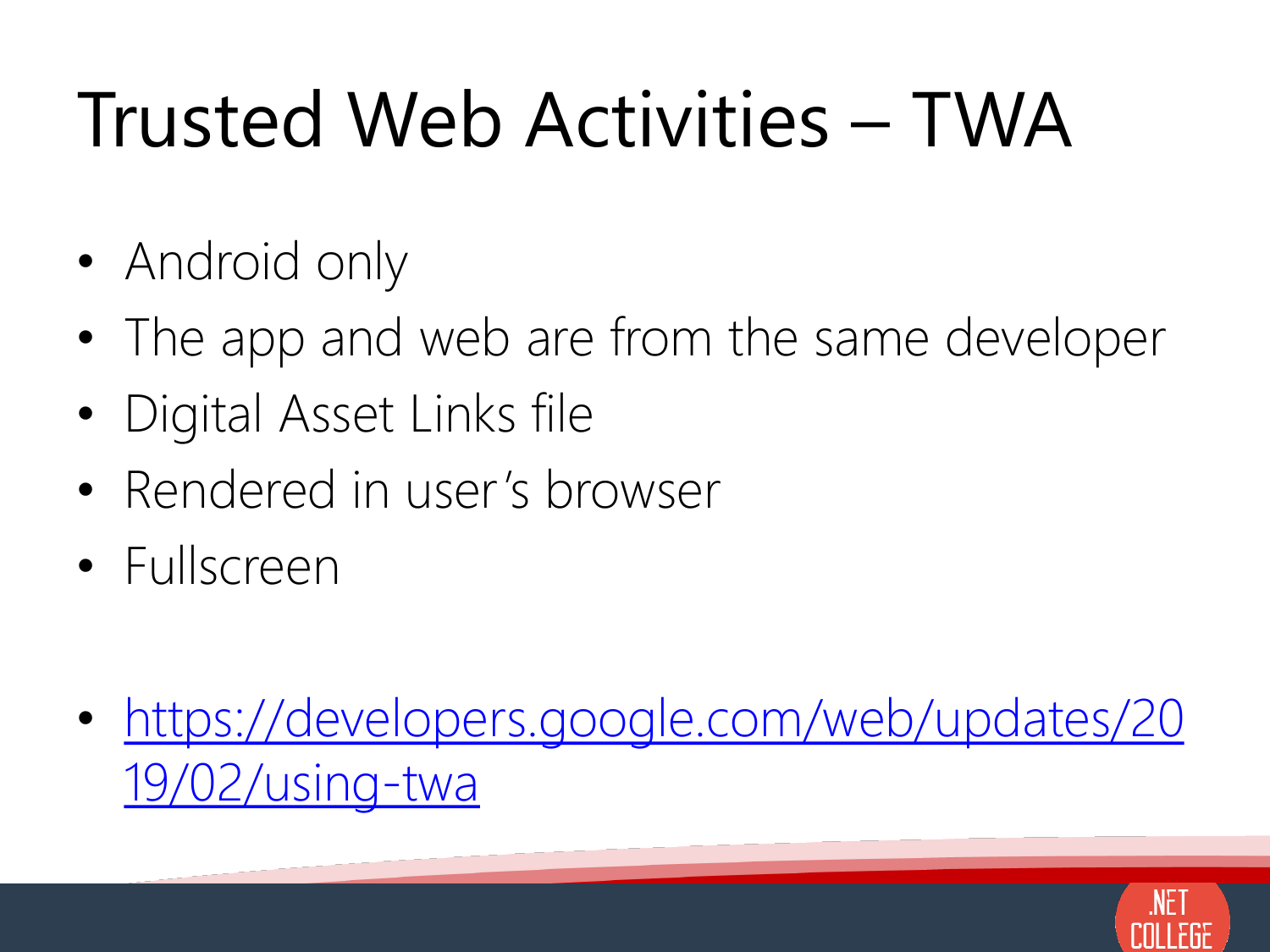#### Demo – Vue Calculator

|   | 11:06                                           | $\frac{1}{2}$ 4G $\frac{1}{2}$ |   |   |  |  |
|---|-------------------------------------------------|--------------------------------|---|---|--|--|
| ⇧ | $\circledR$<br>ः<br>a wa-demo.azurewebsites.net |                                |   |   |  |  |
|   |                                                 |                                |   |   |  |  |
|   | $\overline{0}$                                  |                                |   |   |  |  |
|   | $\mathbf C$                                     | $+/-$                          | % | ÷ |  |  |
|   | 7                                               | 8                              | 9 | X |  |  |
|   | $\overline{4}$                                  | 5                              | 6 |   |  |  |
|   | 1                                               | $\overline{2}$                 | 3 |   |  |  |
|   | $\overline{0}$                                  |                                |   |   |  |  |
|   |                                                 |                                |   |   |  |  |
|   |                                                 |                                |   |   |  |  |



| all 4G a (91)<br>11:06 |                |   |                         |  |  |  |
|------------------------|----------------|---|-------------------------|--|--|--|
|                        |                |   |                         |  |  |  |
| $-3$                   |                |   |                         |  |  |  |
| $\mathbf C$            | $+/-$          | % |                         |  |  |  |
| $\overline{7}$         | 8              | 9 | $\overline{\mathsf{x}}$ |  |  |  |
| $\overline{4}$         | 5              | 6 |                         |  |  |  |
|                        | $\overline{2}$ | 3 |                         |  |  |  |
|                        | $\overline{0}$ |   |                         |  |  |  |
|                        |                |   |                         |  |  |  |



Add Vue Calculator to Home screen

 $\times$